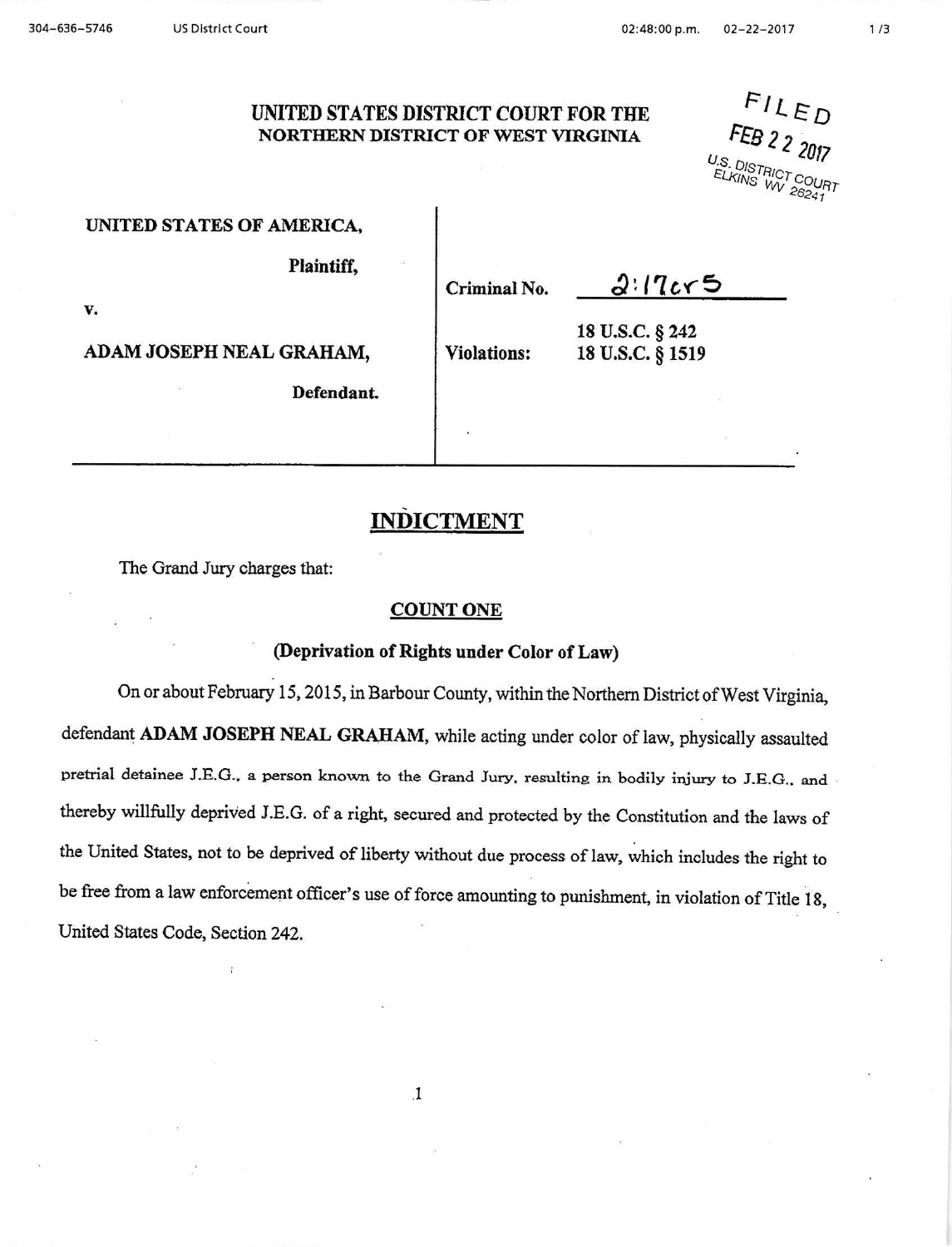# **COUNT TWO**

#### (Deprivation of Rights under Color of Law)

On or about March 9, 2015, in Barbour County, within the Northern District of West Virginia, defendant **ADAM JOSEPH NEAL GRAHAM,** while acting under color of law, physically assaulted pretrial detainee R.A.N.G., a person known to the Grand Jury, resulting in bodily injury to R.A.N.G., and thereby willfully deprived R.A.N.G. of a right, secured and protected by the Constitution and the laws of the United States, not to be deprived of liberty without due process of law, which includes the right to be free from a law enforcement officer's use of force amounting to punishment, in violation of Title 18, United States Code, Section 242.